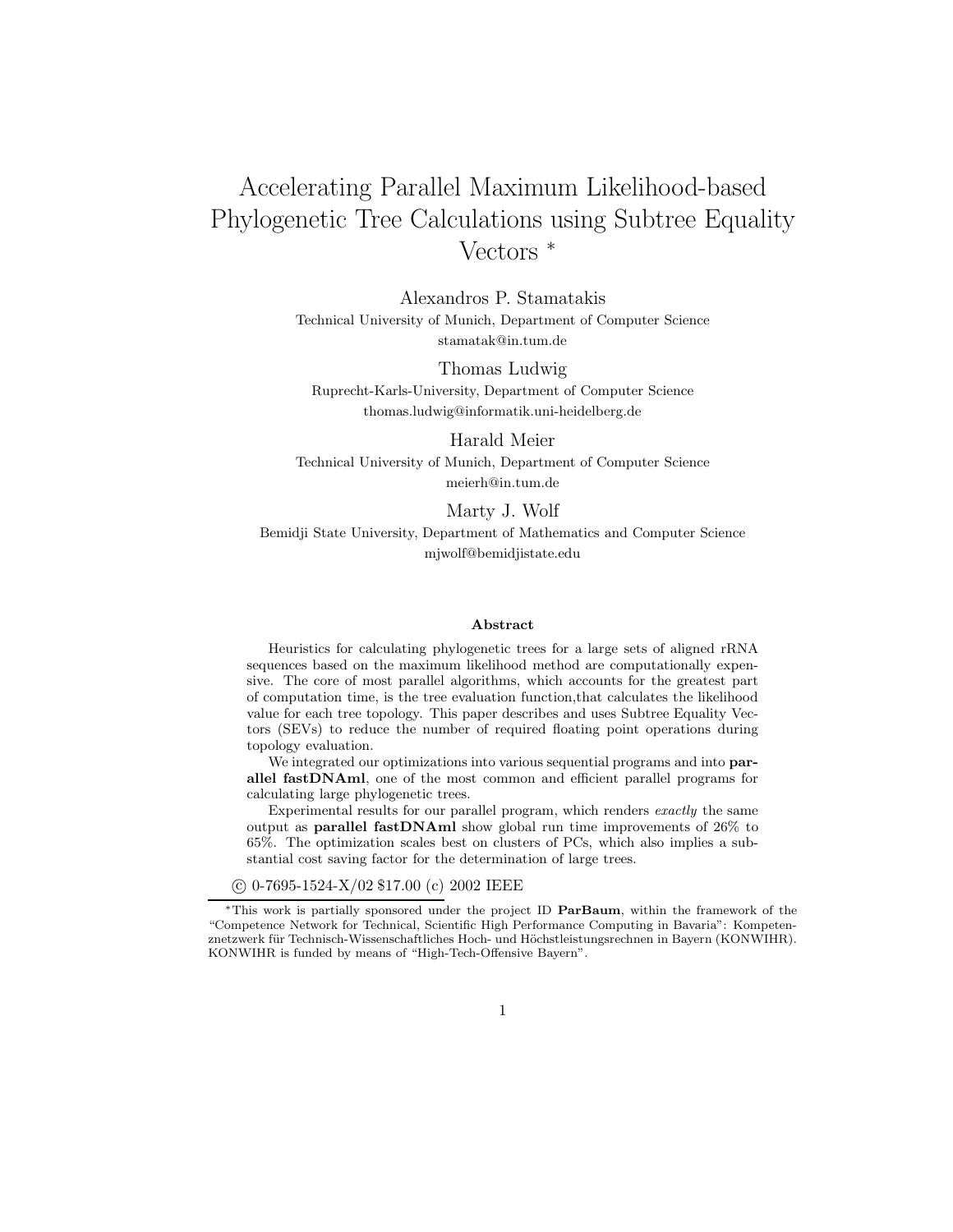## **1 Introduction**

In recent years there has been an astonishing accumulation of genetic information for many different organisms. This information can be used to infer evolutionary relationships (called a *phylogenetic tree* or *phylogeny*) among a collection of species or even closely related subspecies. There are a variety of techniques that are used to compute these relationships, including the use of maximum likelihood. A recent result by Korber *et al.* that times the evolution of the HIV-1 virus [9] demonstrates that maximum likelihood techniques can be effective in solving biological problems.

Maximum likelihood approaches start with a collection of taxa and a (binary) tree representing possible relationships. Each taxa is represented by a nucleotide or amino acid sequence denoted by characters. The sequences from the individual taxa are aligned and then on a column-by-column basis under certain evolutionary assumptions the likelihood of each column is computed. The overall likelihood is a function of all the column likelihoods. Typically, maximum likelihood programs generate a variety of trees to determine the most likely tree as well as other good trees that are not statistically significantly different from the most likely tree. Because of computational requirements of likelihood analysis and the large number of possible trees, relatively few trees are ever considered by maximum likelihood approaches, especially for large numbers of taxa.

At the **ParBaum** (Parallel Tree) project at the Technische Universität München (TUM) work is conducted to facilitate large-scale parallel phylogenetic tree computations on trees of at least 1000 taxa on the Hitachi SR8000-F1 supercomputer [6] (rank 14 in the top 500 supercomputers list, June 2002 [16]) installed at the Leibniz-Rechenzentrum (LRZ) in Munich. Our work relies on alignments from the small subunit ribosomal RiboNucleic Acid (ssrRNA) database of the ARB project [14], developed jointly by the Lehrstuhl für Rechnertechnik und Rechnerorganisation (LRR) and the Department of Microbiology at the TUM. The ARB database provides high quality alignments of 16S and 18S rRNA sequences.

Some earlier work in this area of genome analysis focused on finding *perfect phylogenies*. Kannan and Warnow have a polynomial time algorithm for finding perfect phylogenies [8] under certain reasonable restrictions. However, like many problems associated with genome analysis, the general version of the perfect phylogeny problem is NP-complete [1]. Perfect phylogenies require that for each character in each column, the taxa containing that character in that column form a subtree of the phylogeny. While maximum likelihood methods do not strive to meet this requirement (and regularly produce highly likely, yet "imperfect" trees), it is widely believed that computing phylogenies that meet any sort of effective criteria is NP-hard. Thus, the introduction of heuristics for reducing the search space in terms of potential tree topologies evaluated becomes inevitable. Heuristics for phylogenetic tree calculations still remain computationally expensive, mainly due to the high cost of the tree likelihood function, which is invoked repeatedly for each tree topology analyzed.

Thus, only relatively small trees ( $\approx$  500 taxa [12, 13]), have been calculated so far, although large data sets containing potential phylogenetic information are available (over 20000 sequences in the ARB ssrRNA database).

We focus on *three* key areas to attain our goal of producing large, high quality evolutionary trees:

1. Integration of *empirical biological knowledge* into algorithms.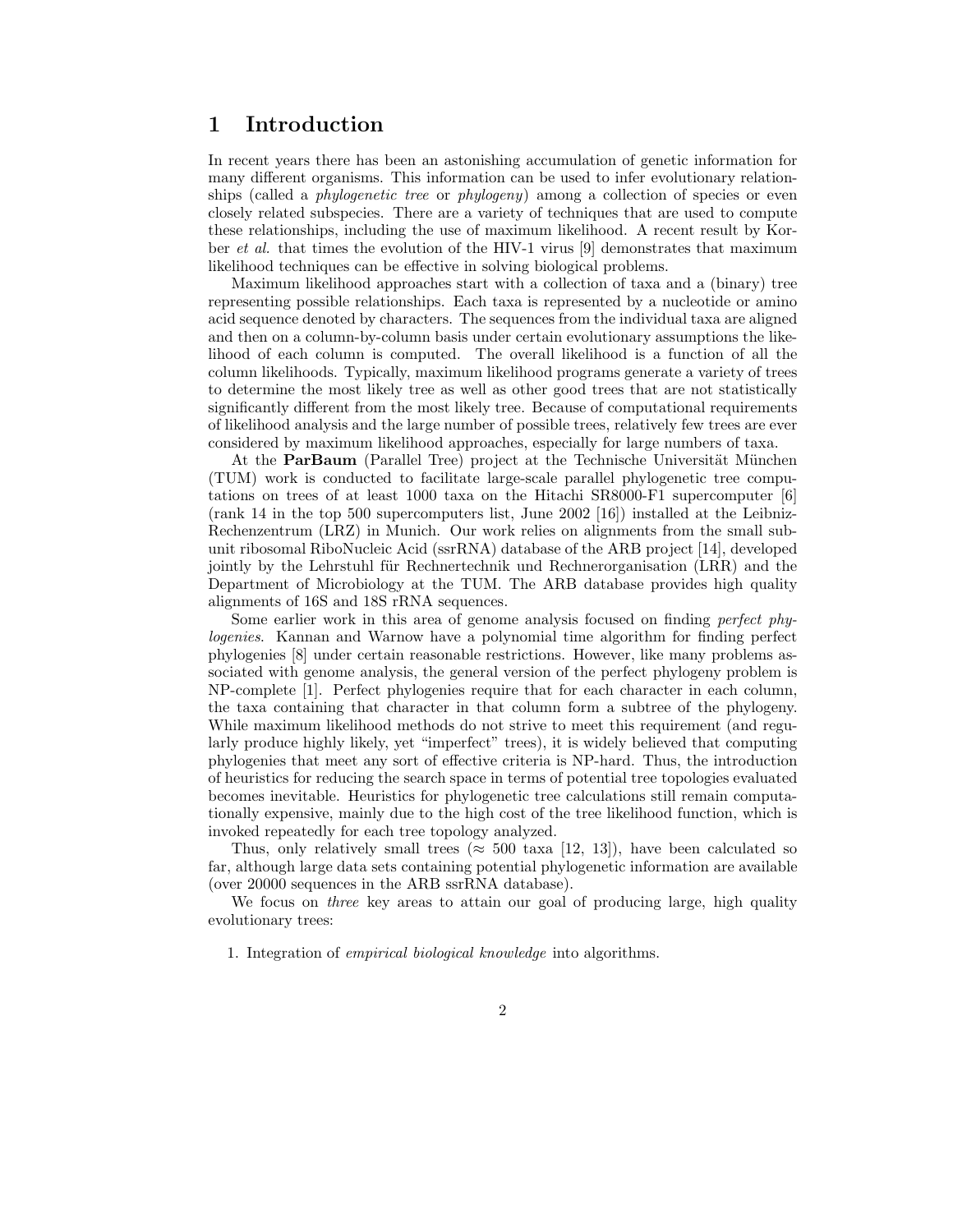- 2. Adaptation of the existing algorithms to *hybrid supercomputer architectures*.
- 3. *Improvement of the existing algorithms* by introduction of new heuristics and algorithmic optimizations.

This paper presents results concerning algorithmic optimizations for accelerating the computation of the topology evaluation function used by maximum likelihood-based programs. These optimizations are applicable to most existing sequential and parallel programs for phylogenetic tree inference based on the maximum likelihood method, especially derivatives of **fastDNAml** [3, 10] and the **phylip** [4, 15] package, and are independent from the specific search space strategy.

We implemented the optimizations proposed in this paper in  $\mathbf{A}(\mathbf{x})$  cce-lerated **Maxi**mum **L**ikelihood (**AxML**) and **P**arallel **AxML** (**PAxML**) based on the latest sequential and parallel releases of **fastDNAml** (v.1.2.2).

Apart from the description of the algorithmic optimization, the performance of the parallel version for large test sets and the impact of different hardware architectures on its efficiency is our main focus.

Our experiments with **PAxML** obtained total run time reductions ranging from 26% to 65% and demonstrate that our approach scales well to the parallel program. The good scalability to the parallel program, is due to the fact that most parallel approaches [2, 12] are based on a master-worker architecture with the workers performing the topology evaluation tasks. I.e. the tree evaluation function is the core of the worker process.

The big range in run time improvement is mainly due to different hardware architectures, and our results show that the optimization scales especially well on cheap processor architectures equipped with less powerful FPUs.

These results are promising first steps toward efficient determination of large, high quality evolutionary trees using supercomputers and big, less expensive clusters of PCs, since we have significantly accelerated a program that has already been used for large scale phylogenetic tree computations on supercomputers [12]. Furthermore, we have access to one of the most powerful supercomputers worldwide for conducting production runs of biological importance and will soon obtain access to the HEidelberg LInux Cluster System (HELICS [5]), installed at the Institut für Wissenschaftliches Rechnen (IWR) Heidelberg, which is presently the largest Linux cluster worldwide (rank 35 in the top 500 supercomputers list, June 2002 [16]).

In addition, we provide our programs free of charge to the community via the WWW.

Finally, we have demonstrated the generality of our approach by incorporating our optimization into **TrExML**, a program with a more extensive tree space exploration strategy than **fastDNAml**. We call the resulting program **A**ccelerated **TrExML** (**ATrExML**). Initial experiments with **ATrExML** have shown performance improvements over **TrExML** analogous to those mentioned above [11].

## **2 Subtree Column Equalities**

In general the cost of the likelihood function and the branch length optimization function, which accounts for the greatest portion of execution time (95% in the sequential version of **fastDNAml**), can be reduced in two ways: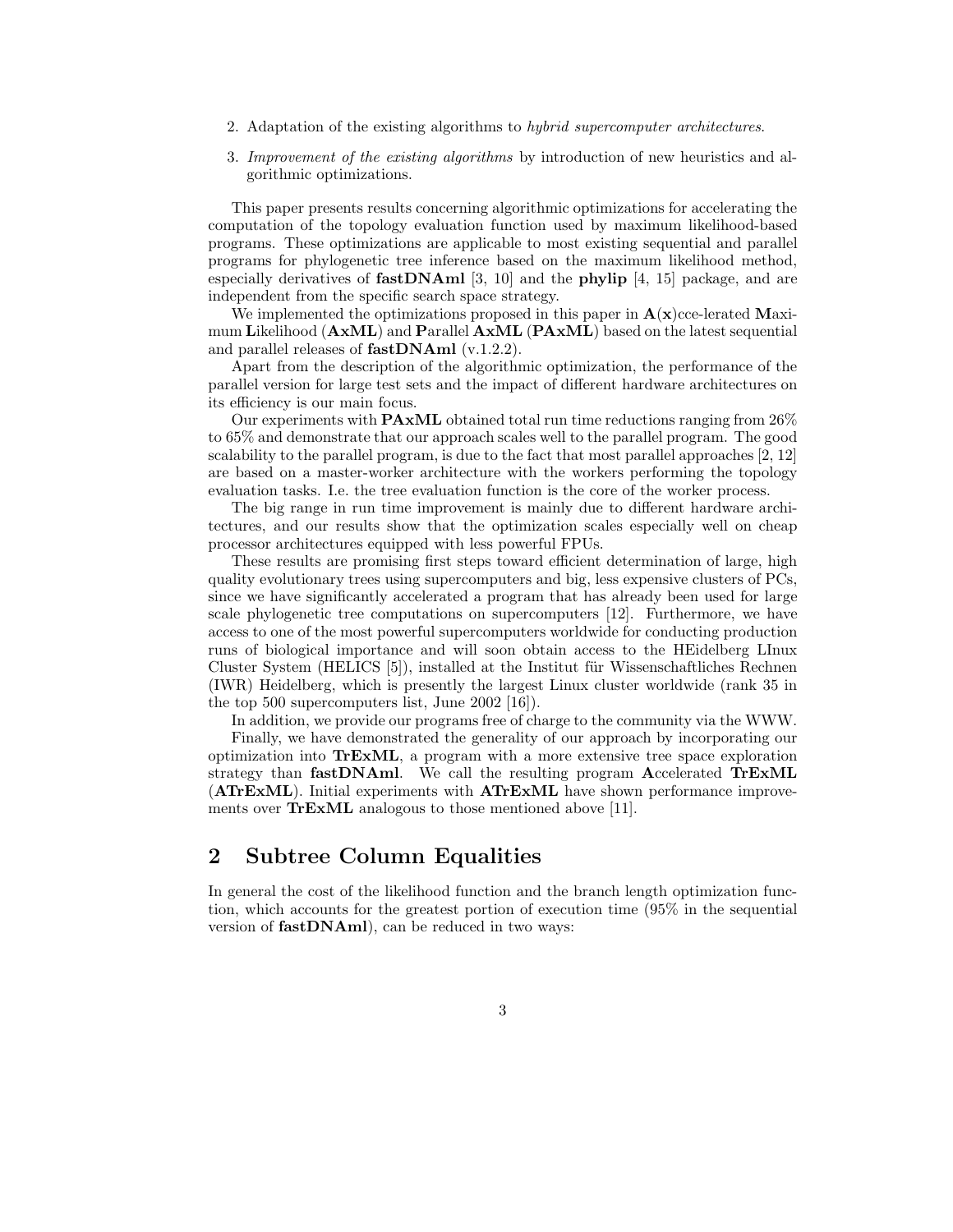*Firstly*, by reducing the size of the search space using some additional heuristics, i.e. reducing the number of topologies evaluated and thus reducing the number of likelihood function invocations. This approach might, however, over look high quality trees.

*Secondly*, by reducing the number of sequence positions taken into account during computation and thus reducing the number of computations at each inner node during each tree's evaluation.

We consider the second possibility through a detailed analysis of column equalities. Two columns in an alignment are equal and belong to the same *column class* if, on a sequence by sequence basis, the base is the same. A homogeneous column consists of the same base, whereas a heterogeneous column consists of different bases.



Figure 1: Global compression of equal columns, all column weights are 1 in the uncompressed matrix

More formally, let *s*1*, ..., s<sup>n</sup>* be the set of aligned input sequences as depicted in the upper matrix of Figure 1.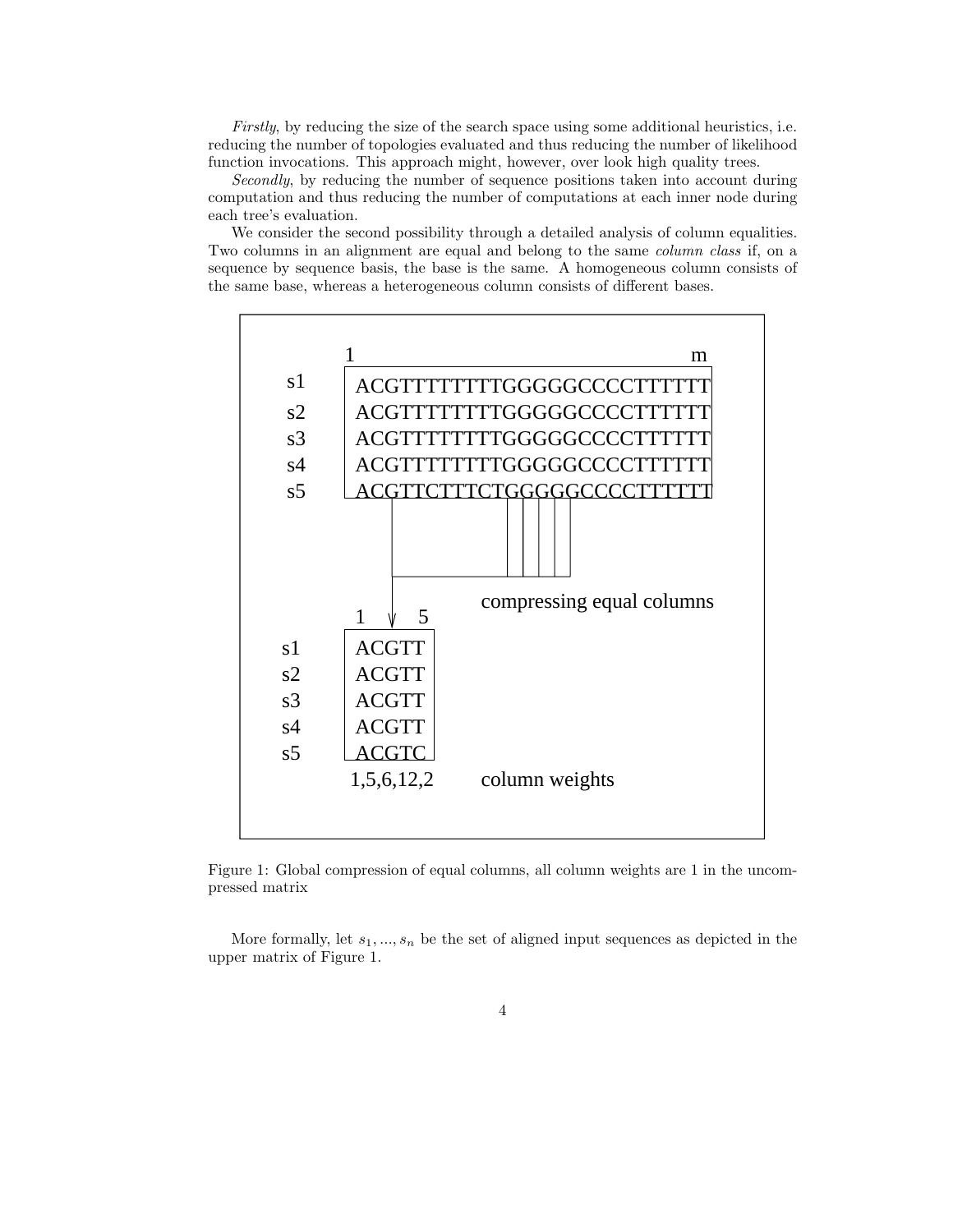Let *m* be the number of sequence positions of the alignment. We say, that two columns of the input data set *i* and *j* are equal if  $\forall s_k, k = 1, ..., n : s_{ki} = s_{kj}$ , where  $s_{kj}$  is the *j*-th position of sequence *k*. One can now calculate the number of equivalent columns for each column class of the input data set.

After calculating column classes, one can compress the input data set by keeping a single representative column for each column class, removing the equivalent columns of the specific class and assigning a count of the number of columns the selected column represents, as depicted in Figure 1.

Since a necessary prerequisite for a phylogenetic tree calculation is a high-quality multiple alignment of the input sequences one might expect quite a large number of column equalities on a global level. In fact, this kind of global data compression is already performed by most programs. Unfortunately, as the number of aligned sequences grows, the probability of finding two globally equal columns decreases. However, it is reasonable to expect more equalities on the subtree, or local level.

The fundamental idea of this paper is to extend this compression mechanism to the subtree level, since a large number of column equalities might be expected on the subtree level. Depending on the size of the subtree, fewer sequences have to be compared for column equality and, thus, the probability of finding equal columns is higher.

None the less, we restrain the analysis of subtree column equality to homogeneous columns for the following reason:

The calculation of heterogeneous equality vectors at an inner node *p* is complex and requires the search for  $c^k$  different column equality classes, where  $k$  is the number of tips (sequences) in the subtree of *p* and *c* is the number of distinct values the characters of the sequence alignment are mapped to. (E.g., **fastDNAml** uses 15 different values.) This overhead would not amortize well over the additional column equalities we would obtain, especially when  $c^k > m'$  where  $m'$  is the length of the compressed global sequences.

We now describe an efficient and easy way for recursively calculating subtree column equalities using Subtree Equality Vectors (SEVs).

Let *s* be the virtual root placed in an unrooted tree for the calculation of its likelihood value. Let p be the root of a subtree with children q and r, relative to s. Let  $ev_p$  ( $ev_q$ ,  $ev(r)$  be the equality vector of p  $(q, r,$  respectively), with size m'. The value of the equality vector for node p at position *i*, where  $i = 1, ..., m'$  can be calculated by the following function (see example in Figure 2):

$$
ev\_p(i) := \begin{cases} ev\_q(i) & if \quad ev\_q(i) = ev\_r(i) \\ -1 & else \end{cases}
$$
 (1)

If *p* is a leaf, we set  $ev_p(i) := map(sequence_p(i))$ , where,  $map()$  is a function that maps the character representation of the aligned input sequence *sequence p*, at leaf *p* to values  $0, 1, \ldots, c$ . Thus, the values of an inner SEV  $ev\_p$ , at position *i*, range from −1*,* 0*, ..., c*, i.e. −1 if column *i* is heterogeneous and from 0*, ..., c* in the case of an homogeneous column.

For SEV values 0*, ..., c* a pointer array *ref p*(*c*) is maintained, which is initialized with *NULL* pointers, for storing the references to the first occurrence of the respective column equality class in the likelihood vector of the current node *p*.

Thus, if the value of the equality vector  $ev_p(j) > -1$  and  $ref_p(ev_p(j)) \neq NULL$ for an index *j* of the likelihood vector  $lv_{\textit{-}p}(j)$  of *p*, the value for the specific homogeneous column equality class  $ev_{\mathcal{P}}(j)$  has already been calculated for an index  $i < j$  and a large block of floating point operations can be replaced by a simple value assignment  $lv_{\perp}p(j) :=$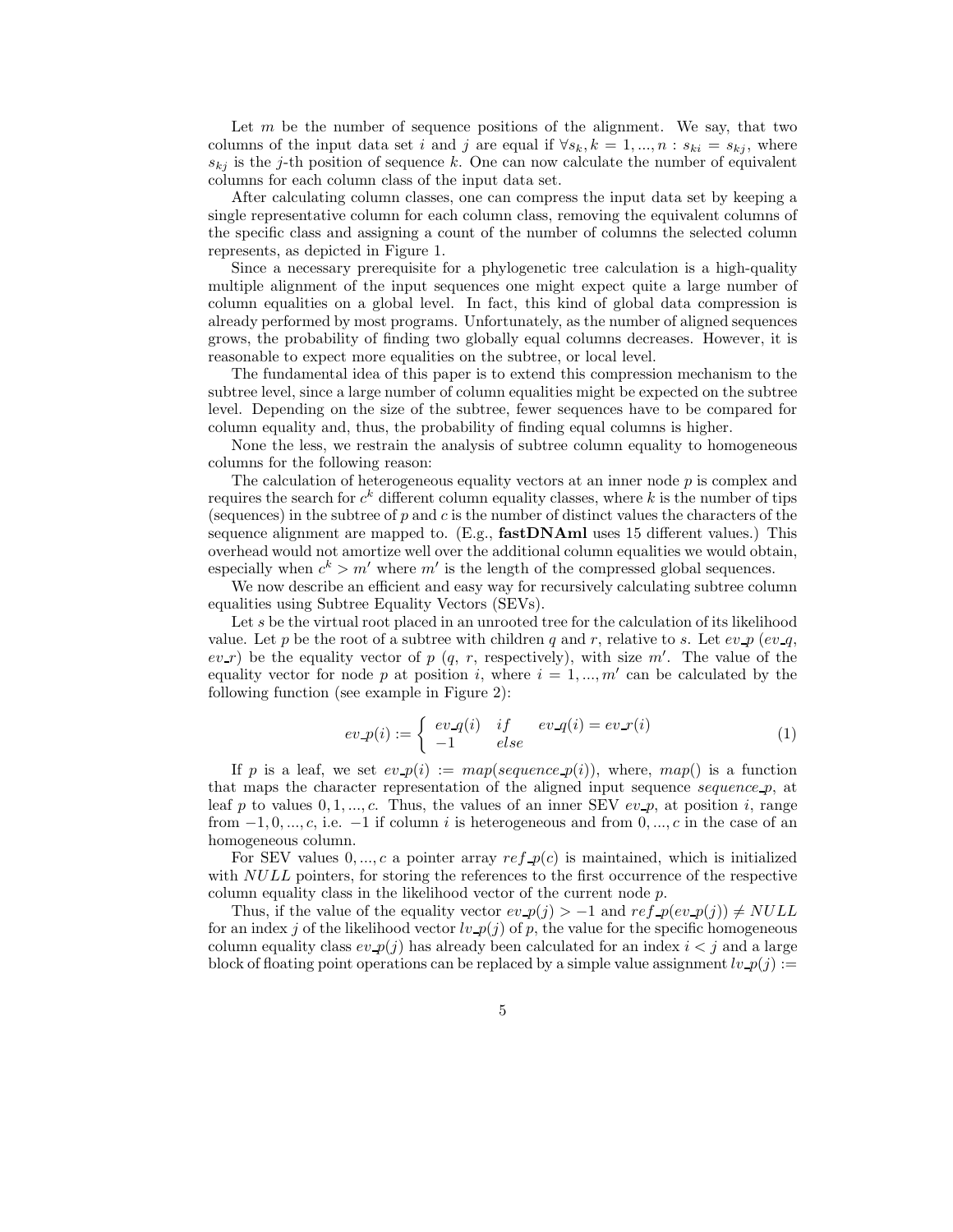

*lv p*(*i*). If *ev p*(*j*) > −1 and *ref*  $p(ev_p(j)) = NULL$ , we assign *ref*  $p(ev_p(j))$  to the address of  $lv$  *p*(*j*), i.e.  $ref$  *p*( $ev$  *p*(*j*)) :=  $adr(lv$  *p*(*j*)).

Figure 2: Example likelihood-, equality- and reference-vector computation for the subtree at p

The additional memory required for equality vectors is  $O(n * m')$ . The additional time required for calculating the equality vectors is  $O(m')$  at every node.

The initial approach renders global run time improvements of  $12\%$  to  $15\%$ <sup>1</sup>. These result from an acceleration of the likelihood evaluation function between 19% and 22%, which in turn is achieved by a reduction in the number of floating point operations between 23% and 26% in the specific function.

It is important to note that the initial optimization is only applicable to the likelihood evaluation function, and *not* to the branch length optimization function. This limitation is due to the fact that the SEV calculated for the *virtual* root placed into the topology under evaluation, at either end of the branch being optimized, is very sparse, i.e. has

<sup>&</sup>lt;sup>1</sup>The percentages mentioned in this section were obtained during initial tests and program development on a Sun-Blade-1000.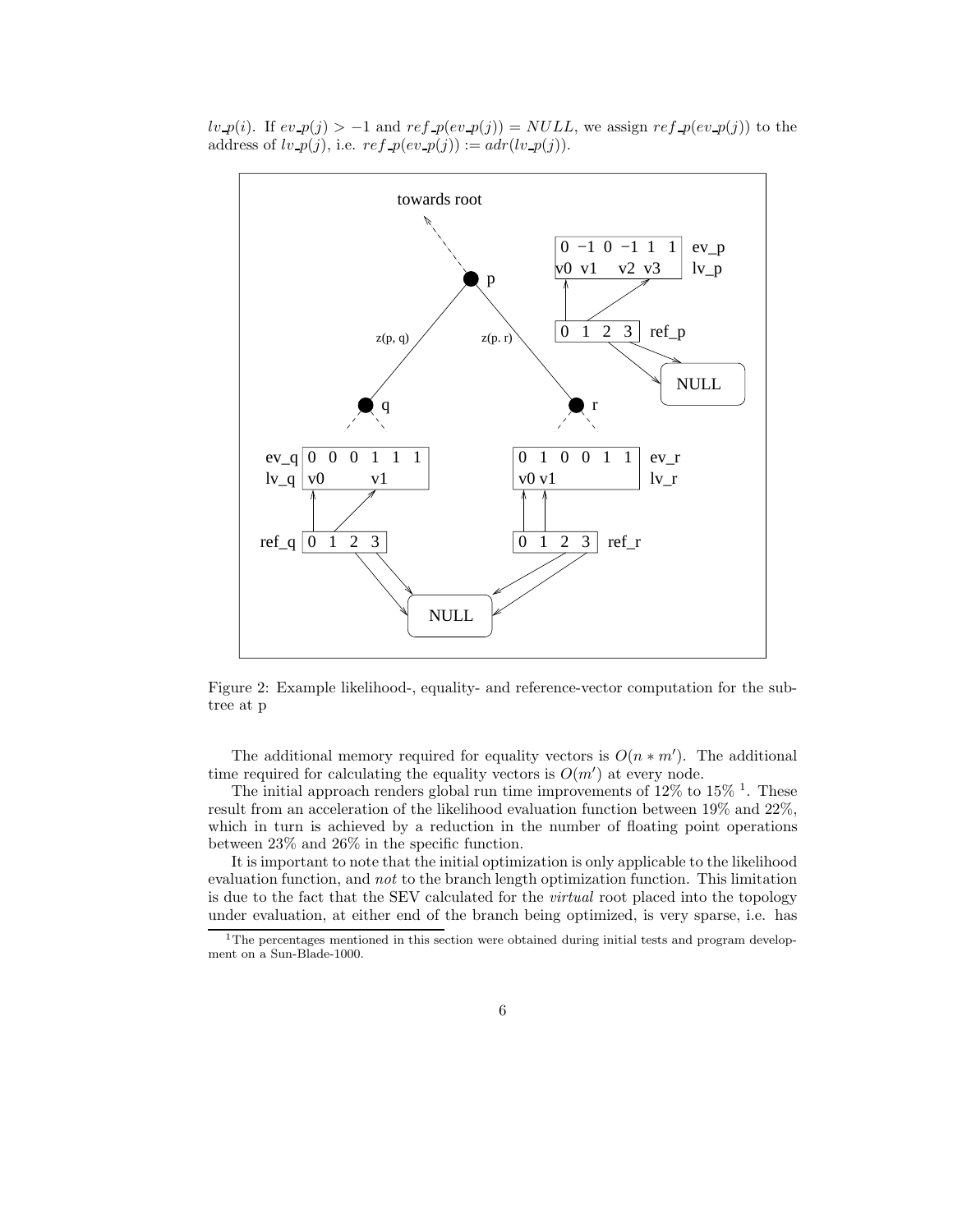few entries *>* −1. Therefore, the additional overhead induced by SEV calculation does not amortize well with the relatively small reduction in the number of floating point operations (2% - 7%). Note however, that the SEVs of the *real* nodes at either end of the specific branch do not need to be sparse, since this depends on the number of tips in the respective subtrees.

We now show how to efficiently exploit the information provided by an SEV, in order to achieve a further significant reduction in the number of floating point operations by extending this mechanism to the branch length optimization function.

To make better use of the information provided by an SEV at an inner node *p* with children *r* and *q*, it is sufficient to analyze at a high level how a single entry *i* of the likelihood vector at  $p$ ,  $lv$   $p(i)$ , is calculated:

$$
lv\ p(i) := f(g(lv\text{-}q(i), z(p, q)), g(lv\text{-}r(i), z(p, r)),\tag{2}
$$

where  $z(p,q)$   $(z(p,r))$  is the length of the branch from p to q (p to r, respectively). The function  $g()$  is a computationally expensive function, that calculates the likelihood of the left (right) branch of *p*, depending on the branch length  $z(p,q)$  ( $z(p,r)$ ) and the value of  $lv_q(i)$  ( $lv_r(i)$ , respectively). Whereas  $f(j)$  performs some simple arithmetic operations for combining the results of  $g(lv_q(i), z(p,q))$  and  $g(lv_r(i), z(p,r))$  into the value of  $lv$   $p(i)$ . Note that  $z(p, q)$  and  $z(p, r)$  do not change with *i*.

If we have  $ev_q(i) > -1$  and  $ev_q(i) = ev_q(j)$ ,  $i < j$ , we have  $lv_q(i) = lv_q(j)$ and therefore  $g(lv_q(i), z(p,q)) = g(lv_q(j), z(p,q))$  (the same equality holds for node *r*). Thus, for any node *q* we can avoid the recalculation of  $g(lv_q(i), z(p,q))$  for all  $j>i$ , where  $ev_q(j) = ev_q(i) > -1$ . We precalculate those values and store them in arrays *precalc*  $q(c)$  and *precalc*  $r(c)$  respectively, where *c* is the number of distinct character-value mappings found in the sequence alignment.

Our final optimization consists in the elimination of value assignments of type  $lv \text{--} q(i) := lv \text{--} q(j)$ , for  $ev \text{--} q(i) = ev \text{--} q(j) > -1$ ,  $i < j$  where *i* is the first entry for a specific homogeneous equality class  $ev_q(i) = 0, ..., c$  in  $ev_q$ . We need not assign those values due to the fact that  $lv_q(j)$  will never be accessed. Instead, since  $ev_q(j) = ev_q(i) > -1$ and the value of  $g \cdot q(j) = g \cdot q(i)$  has been precalculated and stored in  $\text{precalc}_{q}(ev \cdot p(i))$ , we access  $lv_q(i)$  through its reference in  $ref_q(ev_q(i))$ .

During the main for-loop in the calculation of  $lv\_p$  we have to consider 6 cases, depending on the values of  $ev q$  and  $ev r$ . For simplicity we will write  $p q(i)$  instead of *precalc*  $q(i)$  and  $q(q(i))$  instead of  $q(lv(q(i), z(p, q))$ .

$$
lv_{\mathcal{P}}(i) := \begin{cases} f(p_{\mathcal{A}}(ev_{\mathcal{A}}(i)), p_{\mathcal{A}}(ev_{\mathcal{A}}(i))) & if \quad ev_{\mathcal{A}}(i) = ev_{\mathcal{A}}(i) = NULL \\ \text{skip} & if \quad ev_{\mathcal{A}}(i) = ev_{\mathcal{A}}(i) = NULL \\ f(p_{\mathcal{A}}(ev_{\mathcal{A}}(i)), p_{\mathcal{A}}(ev_{\mathcal{A}}(i))) & if \quad ev_{\mathcal{A}}(i) \neq ev_{\mathcal{A}}(i), \\ f(p_{\mathcal{A}}(ev_{\mathcal{A}}(i)), p_{\mathcal{A}}(ev_{\mathcal{A}}(i))) & if \quad ev_{\mathcal{A}}(i) \neq ev_{\mathcal{A}}(i), \\ ev_{\mathcal{A}}(i), ev_{\mathcal{A}}(i) > -1 \\ f(p_{\mathcal{A}}(ev_{\mathcal{A}}(i)), g_{\mathcal{A}}(i)) & if \quad ev_{\mathcal{A}}(i) > -1, ev_{\mathcal{A}}(i) = -1 \\ f(g_{\mathcal{A}}(i), p_{\mathcal{A}}(ev_{\mathcal{A}}(i))) & if \quad ev_{\mathcal{A}}(i) > -1, ev_{\mathcal{A}}(i) = -1 \\ f(g_{\mathcal{A}}(i), g_{\mathcal{A}}(i)) & if \quad ev_{\mathcal{A}}(i) = -1, ev_{\mathcal{A}}(i) = -1 \end{cases} \tag{3}
$$

A simple example for the optimized likelihood vector calculation and the respective data-types used is given in Figure 2.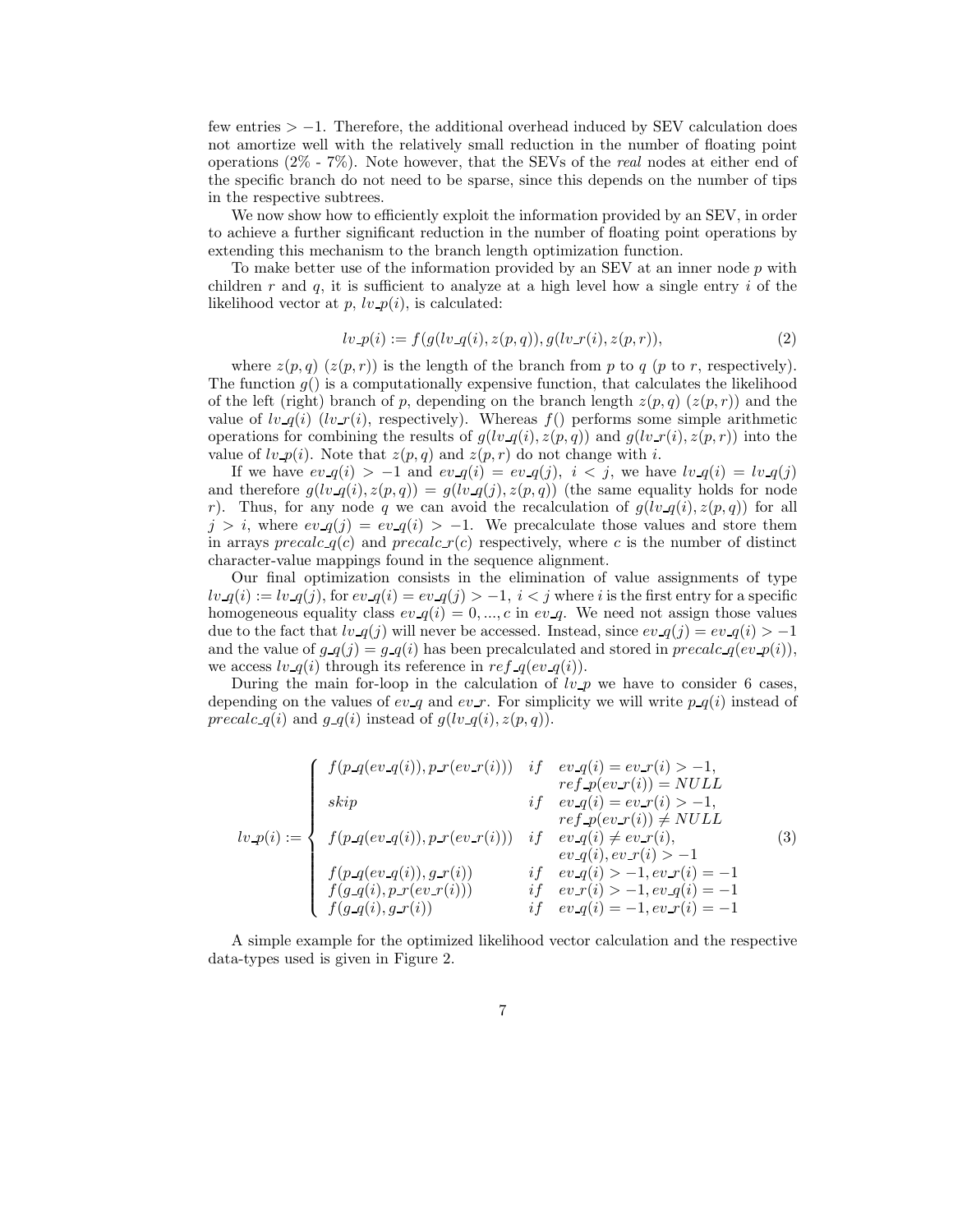#### **2.1 Parallelization Aspects**

Most parallel implementations of maximum likelihood-based phylogeny programs use a coarse-grained parallelization approach by distributing a set of topologies among the workers for evaluation. A fine-grained parallelization approach, i.e. the parallelization of the tree evaluation (likelihood) function itself, suffers from various disadvantages.

A typical approach for a shared memory architecture would consist of splitting up the likelihood vectors of *one* tree into equal segments among the processors. A great part of partial likelihood vector computation can be performed independently during recursive tree traversal but synchronization is required at those points of the program where the entire likelihood vector has to be available, for calculating the likelihood value, e.g. , at the branches where branch length optimization is being performed.

In the special case of our optimization, the workload among likelihood vector segments may vary significantly, depending on the distribution of equality vector entries in the respective SEV segments. Such a load imbalance suggests an additional performance penalty should be expected. This imbalance could be resolved by dynamically calculating an appropriate asymmetric likelihood vector split at each node of the tree, which, however, introduces an additional overhead.

In addition, the completion of the precalculation step for obtaining  $\text{precalc}_{\mathcal{P}}(c)$ becomes a precondition for the execution of the main for-loop of the critical functions, when using SEVs.

Therefore, we decided to maintain the coarse-grained parallelization scheme, even on the hybrid architecture of the Hitachi supercomputer, since it ensures optimal efficiency and scalability of our algorithmic optimization.

## **3 Implementation**

We integrated subtree equality vectors into three existing phylogeny programs: **fastD-NAml** [10], **parallel fastDNAml** [12] and **TrExML** [17]. We name the optimized versions **AxML**, **PAxML** and **ATrExML** respectively. About 300 lines of code ( $\approx +5\%$ in the sequential code) have been added to those programs, thus demonstrating the efficiency, simplicity and applicability of our approach.

A simple analysis of **fastDNAml** with the gprof tool shows that the tree likelihood function newview() and the branch length optimization function makenewz() consume over 95% of overall execution time. The basic ideas of this paper have been implemented in functions newview(), makenewz(), sigma() and evaluate(), since those functions access the likelihood-vectors of the nodes and are affected by the changes induced by skipping assignments of type  $lv$   $p(i) := lv$   $p(j), i < j, ev$   $p(j) = ev$   $p(i) > -1$ .

In each of those functions the main for-loop over the number of distinct columns *m* has been modified in order to correspond to formula 3. Furthermore, an additional loop of constant length  $\leq c$  for initializing *precalc*  $q(c)$  and *precalc*  $r(c)$  has been inserted.

The remaining modifications concern mainly initialization matters, and the definition of a few additional data-types for storing the *precalc*() and *ref*() array information.

For **PAxML** we designed a special version consisting of a single binary (paxml) instead of three distinct ones (master, foreman, slave), for reasons of portability, since the execution of multiple binaries is not supported by all MPI environments.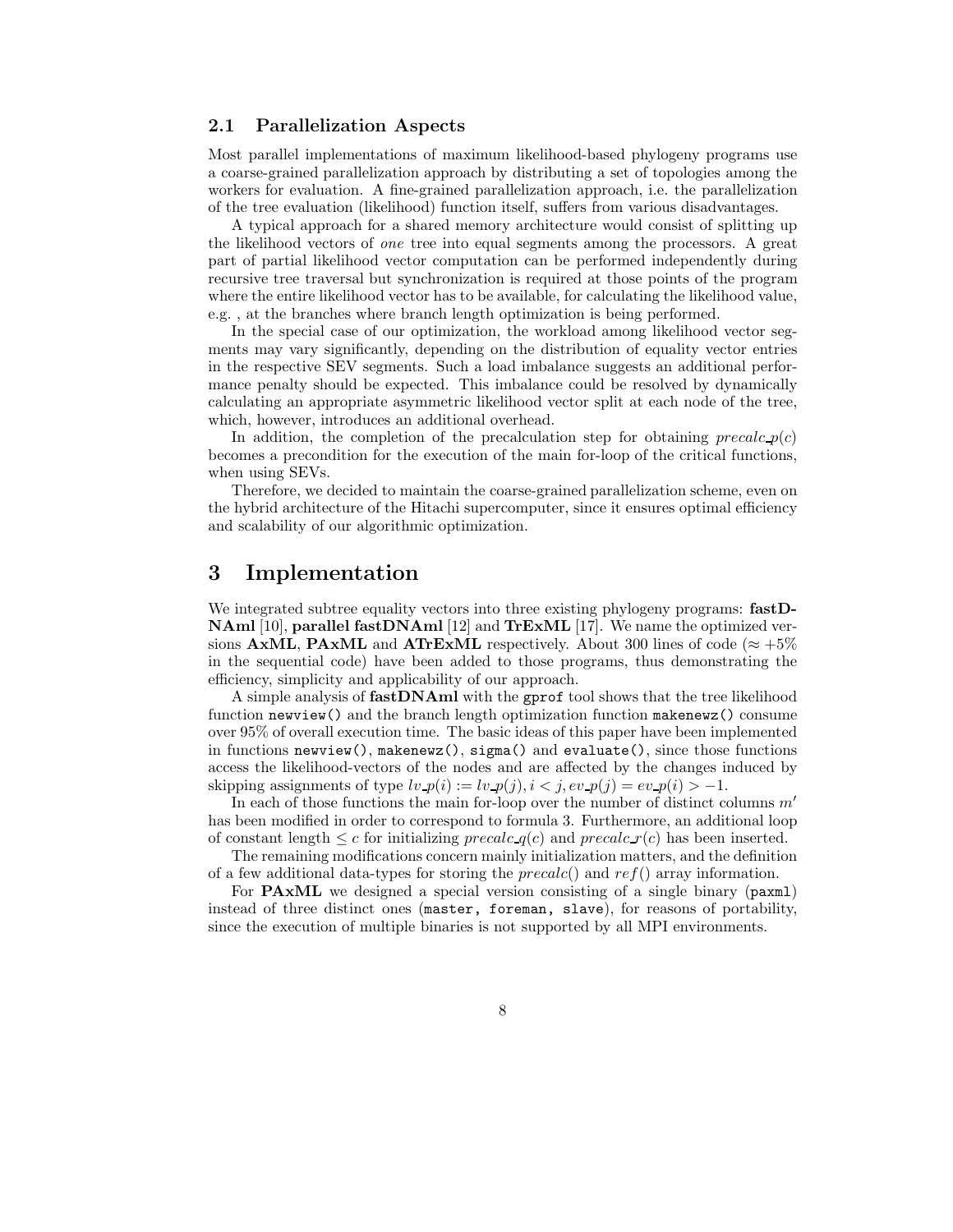#### **3.1 Adaptation to the Hitachi SR8000-F1**

Testing **PAxML** on the Hitachi SR8000-F1 showed that its execution is less efficient than on more conventional architectures (see section 4) and that the amount of performance improvement strongly depends on the specific processor architecture.

The observed behavior is clearly associated with the hardware architecture of the SR8000-F1 and with the case analysis of formula 3 in particular, which has originally been directly inserted into the computationally expensive for-loops of functions newview(), makenewz(), sigma() and evaluate() as nested conditional statement.

A modification of the program, where we split up the main for-loop of the above functions into distinct (smaller in length) for-loops for each case of formula 3, for avoiding conditional statements within loops confirms this hypothesis.

The modified version performs slightly better (e.g. 6% faster for the 150 taxa test set, see section 4) than the initial one, although a significant overhead is introduced by the loop split due to some additional precalculations and indexing operations.

Furthermore, the SR8000-F1 is the only architecture where the above modification rendered better results as the original version.

On all other processor architectures we used for testing **AxML** and **PAxML** (Intel Pentium II & III, Sun UltraSPARC-III, SGI/Cray Origin 2000, AMD Athlon MP) the version with loop splits performs *significantly* worse.

## **4 Results**

The amount of expected run time improvement of **AxML** and **PAxML** in relation to **fastDNAml** and **parallel fastDNAml** respectively depends on two main factors.

*Firstly*, the amount of performance improvement strongly depends on the number and length of the input sequences, as well as the quality of the alignment. We note that whenever more subtree column equalities are expected, performance improves more. We establish two general rules:

- 1. Performance improves with the quality of the alignment.
- 2. Performance improves with the length of the sequences.

*Secondly*, our latest tests reveal a strong correlation between processor architecture and program performance. We observe that the run time reduction percentage can vary between 26% and 65% for the *same* test set on different architectures.

In this section we focus mainly on the performance of **PAxML** for larger sequence alignments, the impact of processor architecture on performance and an ad hoc solution for predicting the expected performance improvement.

For results concerning **AxML**, **ATrExML**, initial small tests with **PAxML** as well as the impact of various program options on program performance refer to [11].

### **4.1 Platforms and Compilers**

We used two different platforms for conducting large parallel test runs: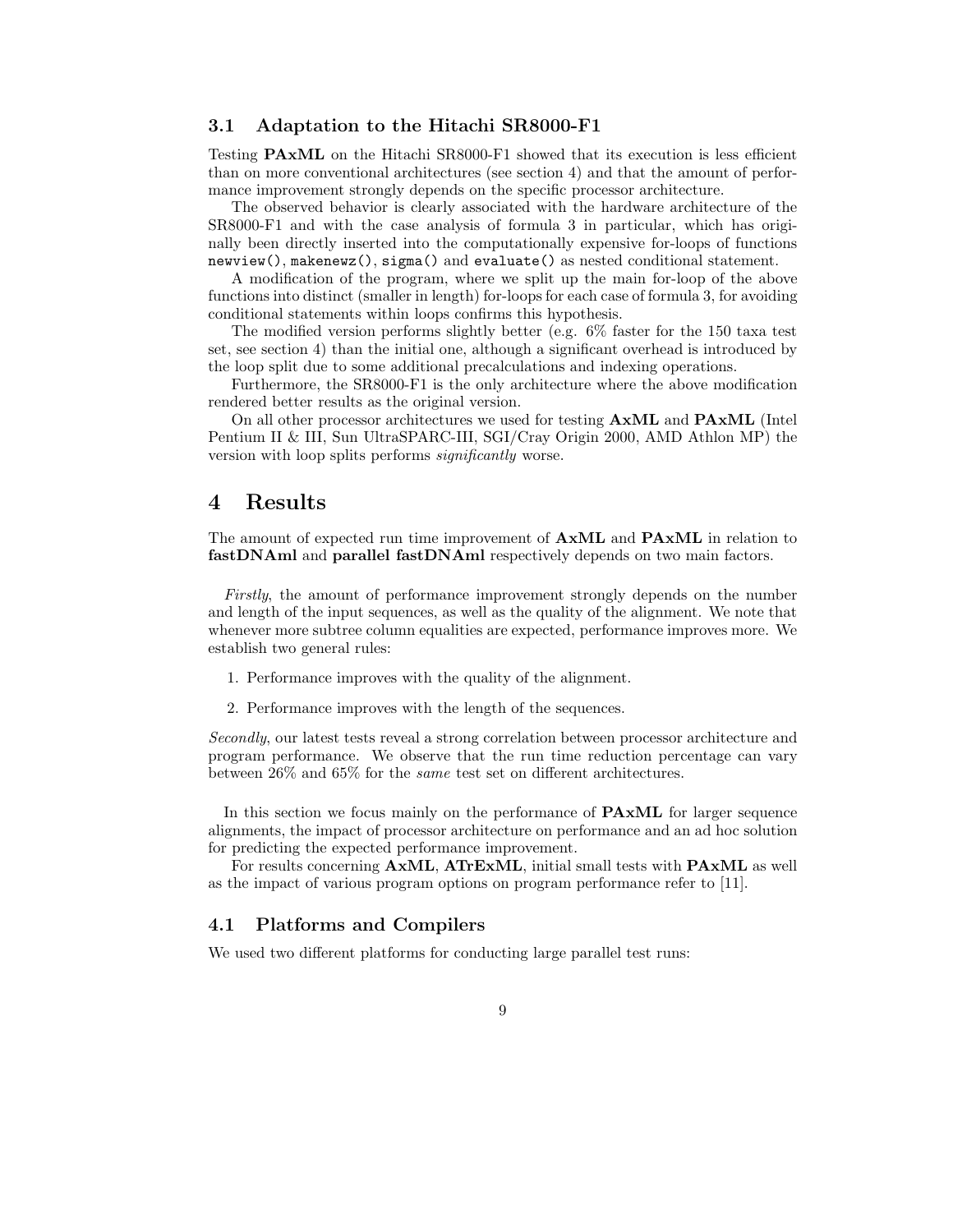- 1. A Myrinet-based 8 node Linux cluster equipped with 16 Intel Pentium III processors and 2 Gbyte of main memory. The processors we used were exclusively reserved for our experiments.
- 2. The Hitachi SR-8000F1, where we exclusively reserved 2 nodes, i.e. 16 processors in intra-MPI mode for each experiment.

For performing a part of the sequential test runs mentioned in the following section we also used a Sun-Blade-1000 under Solaris and an AMD Athlon under Linux. **PAxML** and **AxML** were compiled with gcc -03 on the cluster, the Sun workstation, and the Linux PC. For the compilation on the SR-8000F1 we used the native C-compiler with -O3 -model=F1. On the Hitachi we decided not to use special optimization options in order to ensure comparability of **parallel fastDNAml** and **PAxML**.

#### **4.2 Estimating the Expected Run Time Improvement**

Since preparing and executing large tests, as with the alignments mentioned below, requires a great amount of time we propose a simple method for obtaining an estimate of the expected run time improvement of **PAxML** for a specific data/hardware combination. The simple approach is to turn off both global and local rearrangement options (for details refer to the **fastDNAml** documentation). By doing so, the computation of the tree is accelerated by orders of magnitude, though the quality of the final tree may decrease (the final likelihood values were only  $\leq 0.5\%$  worse for the 150, 200 and 250 sequence alignments however, but this is not the sole criterion for evaluating tree quality).

In addition, as depicted in Table 1, for some tests conducted on the Sun-Blade-1000, the SEV method does not scale as well without rearrangements, such that the percentage of run time improvement can be considered as a lower bound for a big parallel run with local and global rearrangements.

Thus, the execution and comparison of the running times of **AxML** and **fastD-NAml** represents a feasible approach for obtaining an estimate within reasonable time limits. Another example is given in Table 2 where we executed **AxML** and **fastD-NAml** without rearrangements on a machine of the Linux cluster for predicting the run time improvement of **PAxML** vs. **parallel fastDNAml**.

Finally, this approach enables an initial analysis of hardware architecture impact on program performance and an evaluation of appropriate adaptations using the sequential program, which can then easily be integrated into the parallel version.

| data set            | <b>AxML</b> with rearrangements | <b>AxML</b> without rearrangements |
|---------------------|---------------------------------|------------------------------------|
| $20\,\mathrm{taxa}$ | 44.91\%                         | 34.13\%                            |
| 30 taxa             | 44.81\%                         | 34.34%                             |
| $40\,\mathrm{taxa}$ | 44.91%                          | 34.75%                             |
| $50$ taxa           | 45.09%                          | 36.04%                             |
| $161$ taxa          | 46.90%                          | 39.48%                             |

Table 1: Run time improvements for AxMl vs. fastDNAml with and without the rearrangement program option on the Sun-Blade-1000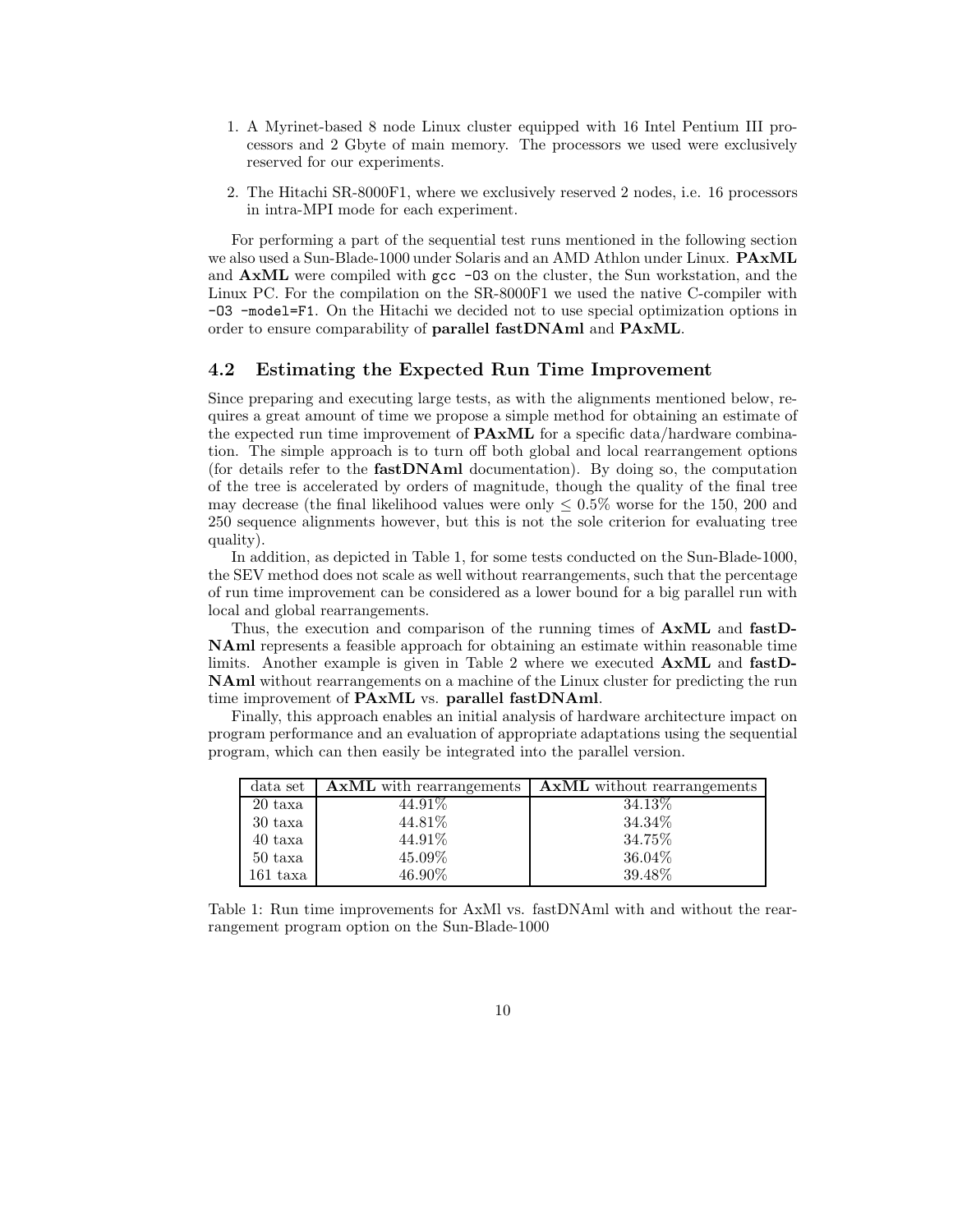### **4.3 Results for Large Data Sets**

For performing larger test runs with biologically significant data we extracted 3 alignments from the ARB small subunit ribosomal RNA database included in the most recent database release file (6spring2001.arb [14]) consisting of 150, 200 and 250 16S/18S rRNA sequences from organisms of the three kingdoms Eucarya, Bacteria and Archaea. The number of distinct columns (also referred to as distinct data patterns) in those alignments ranges from 2137 up to 2330.

The overall good scalability of the optimization to the parallel program is due to the fact that the tree evaluation function is the core of the worker components, which perform the actual computation [12]. Therefore, we only refer to the number of worker processes started in the tables below. The results, especially the comparison with sequential performance prediction runs, demonstrate that communication overhead is only a secondary issue for parallel performance analysis.

The large parallel tests were conducted with local and global rearrangements enabled and the quickadd option set. Earlier tests have shown [11] that there is no significant difference in run time improvement for runs with quickadd enabled and disabled.

In general the tests with larger data sets reveal two astonishing results.

*Firstly*, we attained run time improvements of over 60% on the cluster, which demonstrate the actual potential of our optimization in terms of floating point operation reduction, especially on relatively cheap processors with weak FPUs.

*Secondly*, the tests conducted on the Hitachi SR-8000F1 confirm the significant impact of hardware architecture on the performance of **PAxML**. The obtained run time improvement of over 26% should not be underestimated however.

| Num. of Sequences | Num.<br>of columns | Workers | Improvement | Estimate |
|-------------------|--------------------|---------|-------------|----------|
| 150               | 2137               |         | 62.42\%     | 56.96\%  |
| 200               | 2253               | 1 ດ     | 63.29%      | 57.69%   |
| 250               | 2330               | 1 ດ     | 64.60%      | 58.40%   |

Table 2: Global run time improvement PAxML vs. parallel fastDNAml on the Linux cluster

In Table 2 we present the run time improvements of **PAxML** over **parallel fastD-NAml** for tests conducted on the Linux cluster, and the estimate obtained by comparing the performance of the respective sequential programs as previously described.

In Table 3 we present the results obtained on the SR8000-F1, using the specially adapted program version with split up for-loops, for analogous test runs.

| Num. of Sequences | Num. of columns | Workers | Improvement |
|-------------------|-----------------|---------|-------------|
| 150               | 2137            |         | 26.57\%     |
| 200               | 2253            | 14      | 28.52%      |
| 250               | 2330            | 14      | 28.40%      |

Table 3: Global run time improvement PAxML vs. parallel fastDNAml on the Hitachi SR8000-F1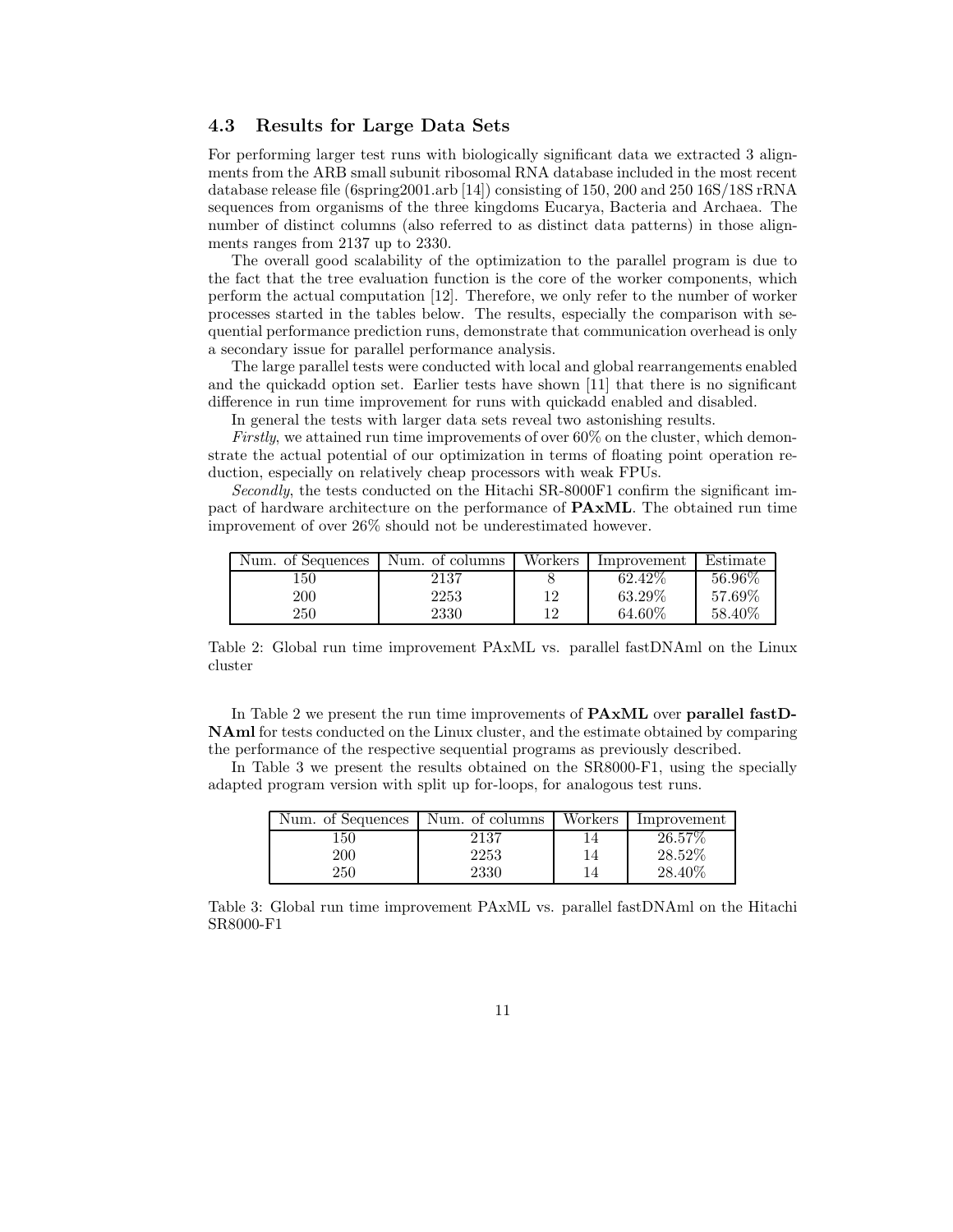Since **PAxML** does not implement heuristics but only a purely algorithmic optimization in all tests and on all platforms **PAxML** and **parallel fastDNAml** rendered *exactly* the same output, a fact that can be verified by a simple diff on the output files.

Due to lack of time we did not perform parallel computations of larger trees. However we did conduct sequential test runs in order to obtain a run time improvement estimate for a 500 taxa alignment consisting of 2751 distinct columns in order to demonstrate the applicability of our method to large data sets. On a single processor of the Linux cluster we measured a run time improvement of 55.51% for **AxML**.

### **4.4 Impact of Hardware Architecture**

Due to the significant impact of hardware architecture we include some additional figures to underline the importance of this choice, especially within the context of efficiently performing large phylogenetic tree computations on less complex and expensive infrastructures.



Figure 3: Actual execution times of PAxMl and parallel fastDNAml on the Hitachi and the Linux cluster

In Figure 3 we depict the actual running times for the parallel test runs we conducted on the SR8000-F1 and the cluster. Although this comparison might seem unorthodox, due to differing numbers of workers and performance characteristics of the processors, it allows an additional interesting observation (the execution time of the 150 taxa test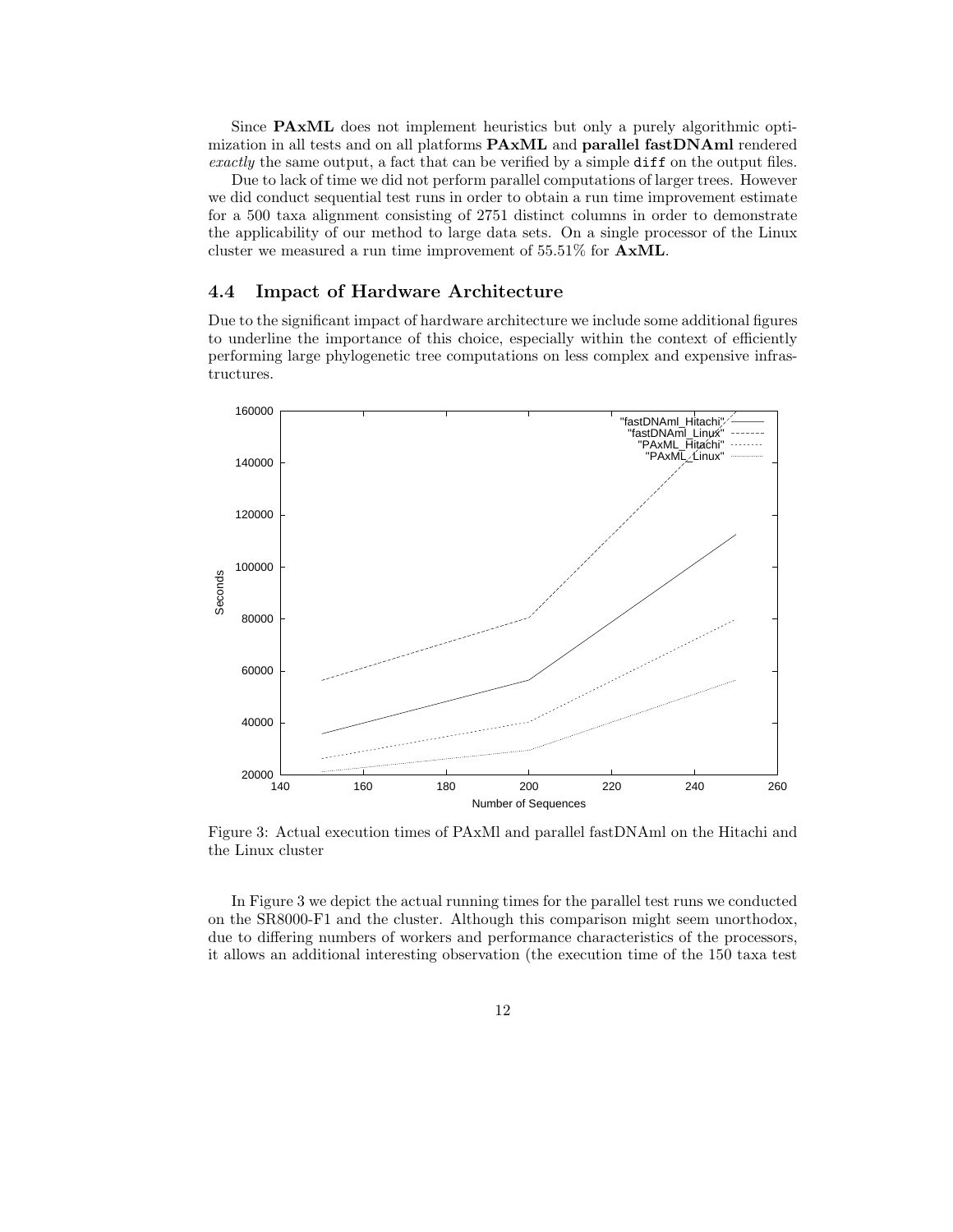on the Linux cluster has been scaled to 12 worker processes). **PAxML** executes faster on the Linux cluster than on the SR8000-F1, whereas **parallel fastDNAml** in turn executes faster on the Hitachi.

In Figure 4 one can observe a similar phenomenon, for the absolute execution times of the sequential versions without rearrangements for the 150, 200 and 250 taxa alignments on the Sun-Blade-1000 and a machine of the Linux cluster. Whereas there is a big divergence in the execution times of **fastDNAml** on those architectures, the difference is marginal for **AxML**.



Figure 4: Absolute execution times of PAxMl and fastDNAml on the Sun-Blade-1000 and a machine of the Linux cluster

Since the HELICS cluster at the IWR Heidelberg is equipped with 512 AMD Athlon MP 1.4GHz processors, we performed some additional sequential estimate runs without rearrangements on a comparable AMD Athlon MP 1.6GHz processor at the LRR, for assessing the impact of hardware architecture and the aptness of the cluster for large tree reconstructions. The obtained run time improvements are summarized in Table 4 and are similar to those observed on the Pentium III processors. Thus we expect an analogous performance of **PAxML** on the HELICS cluster. In addition, these tests demonstrate once more the good scalability of our optimization on standard off-theshelf processors.

Finally, we observe that, as initially stated the efficiency of our optimization, i.e. in terms of reduction of floating point operations, improves with increasing number of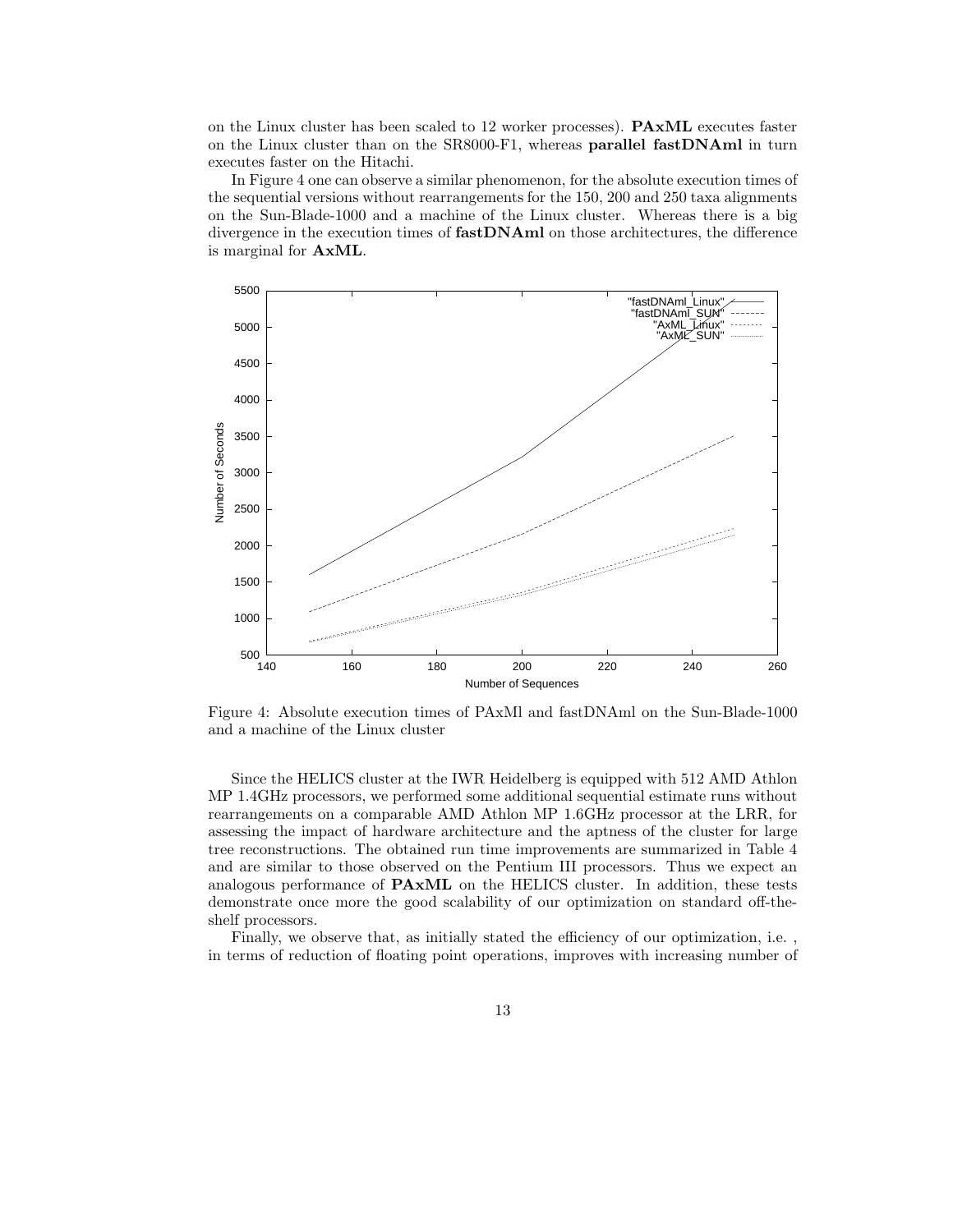distinct columns in the alignment. E.g. for "short" alignments (303 to 381 distinct columns) the sequential program rendered execution time improvements ranging between 27% and 29% on the cluster, whereas the improvement for "long" alignments (2137 to 2330 distinct columns) is well above 50%. This is due to the fact, that the length of the precalculation for-loop is constant  $\leq c$  (see section 2), and amortizes better when the main for-loop is longer.

| Num. of Sequences | Num. of columns | Improvement |
|-------------------|-----------------|-------------|
| 150               | 2137            | 53.40\%     |
| 200               | 2253            | 53.04%      |
| 250               | 2330            | 53.82%      |
| 500               | 2751            | 54.94%      |

Table 4: Global run time improvement AxML vs. fastDNAml on an AMD Athlon MP 1.6GHz

## **5 Availability and Current Work**

The most recent distribution versions of **AxML**, **ATrExML** and **PAxML** are available for download at: http://wwwbode.in.tum.de/~stamatak/research.html. A **PAxML** version with a single binary file will soon be released.

Currently we are working on the extension of the **AxML** program family and

investigating the applicability of various programming paradigms for handling the complexity of the problem beyond the scope of traditional supercomputing. Within this context we are currently developing **D**istributed **AxML** (**DAxML**) and **G**rid **AxML** (**GAxML**). **DAxML** is essentially a CORBA-based derivative of **PAxML**, whereas **GAxML** is being designed as migrating grid application.

## **6 Conclusion and Future Work**

We have presented a general method for significantly reducing the number of floating point operations, and thus, the execution time of the tree evaluation function, for maximum likelihood-based phylogenetic tree calculations. Furthermore, the theoretical concept has been efficiently implemented in two sequential and one parallel phylogeny program. The degree of run time improvement depends both on the size of the sequence alignment and on the processor architecture. We measured run time improvements ranging between 26% and 65%.

The highest run time improvements have been measured on a relatively inexpensive cluster of Linux PCs equipped with standard hardware and software. Thus, our approach does not only enable a fast but also inexpensive, in terms of infrastructure costs, approach for the efficient determination of large phylogenetic trees, especially within the context of partial replacement of traditional supercomputers by large clusters.

Future work will cover the implementation and analysis of a different parallelization approach.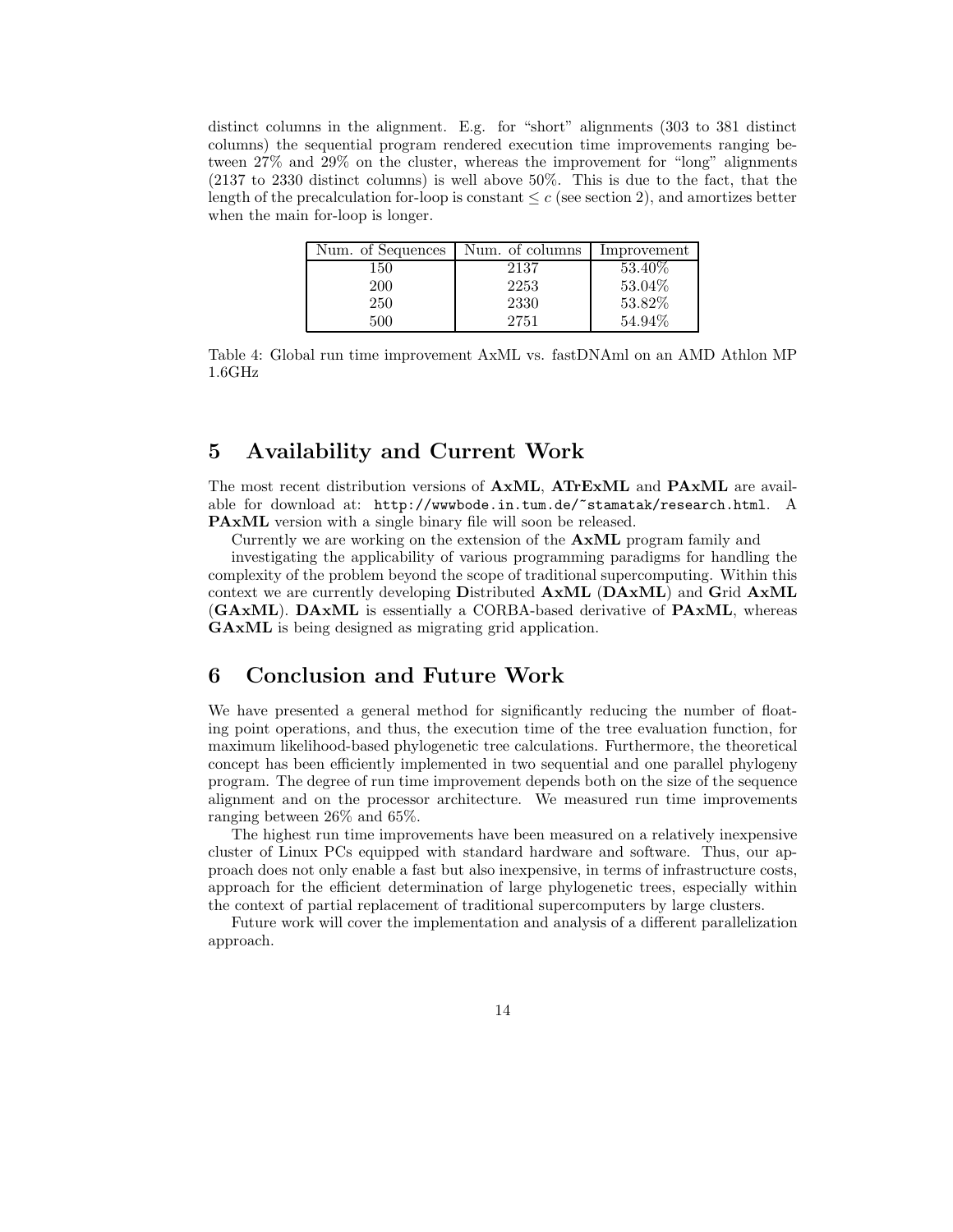As already mentioned in section 4.2, not using the rearrangement option accelerates program execution by orders of magnitude without significantly decreasing the quality of the final tree, although this has to be further investigated. Since the algorithm uses heuristics, one has to be careful about considering a final tree as "the" tree for that specific alignment. Therefore, one should rather consider methods for extracting useful information from a set of good trees. Another important factor influencing the final output is the input order of the sequences. This factor has such a strong influence that it is recommended to repeatedly execute **fastDNAml** with various input order permutations [10].

The above observations suggest a different parallelization approach. Since tree quality does not seem to decrease significantly when the rearrangement option is not set, one could attempt to obtain a set of "good" trees by distributing a large number of sequence permutations instead of topologies among workers, since a complete tree computation is significantly faster in this case. Furthermore, methods and criteria for the intelligent ordering of input sequence need to be established, to improve final tree quality, especially within the context of computations without rearrangements. Finally, algorithms and concepts such as **CONSENSE** [7] are required for extracting and using information from the such obtained set of "good" trees.

In addition to this approach we will investigate in more detail the impact of processor architecture on the performance of **PAxML** and intend to find solutions for more efficiently exploiting the potential of the SEV method on more elaborate architectures.

Finally, we plan to parallelize **ATrExML** based on the experiences gained during development and evaluation of **PAxML**.

## **7 Acknowledgments**

We are particularly grateful to Markus Pögel from the chair for "Computer Science in Engineering, Science, and Numerical Programming" at the TUM for providing us access to the newly installed Linux cluster and for his technical support.

Furthermore, we would like to thank Ralf Ebner from the LRZ for the technical support and useful information he provided us on the Hitachi SR8000-F1.

## **References**

- [1] Bodlaender, H.L., Fellows, M.R., Hallett, M.T., Wareham, T., and Warnow, T. August 2000. The hardness of perfect phylogeny, feasible register assignment and other problems on thin colored graphs. *Theor. Comp. Sci.* 244: 167-188.
- [2] Ceron, C., Dopazo, J., Zapata, E.L., Carazo, J.M., and Trelles, O. 1998. Parallel implemenation of DNAml program on message-passing architectures. *Parallel Computing* 24: 701-716.
- [3] fastDNAml Distribution: http://geta.life.uiuc.edu/~gary/programs/fastDNAml.html
- [4] Felsenstein, J. 1981. Evolutionary trees from DNA sequences: A maximum likelihood approach. *J. Mol. Evol.* 17: 368-376.